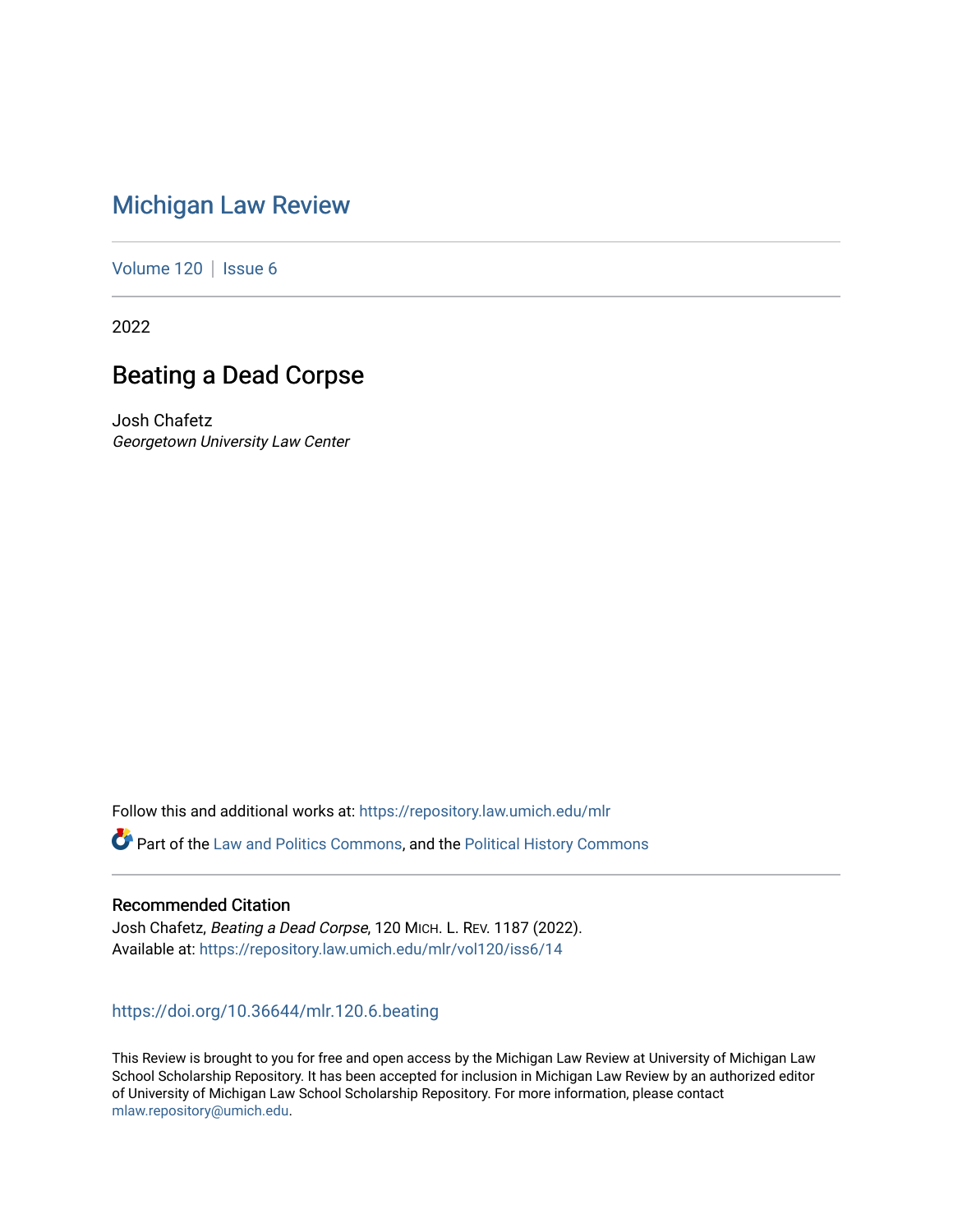## **BEATING A DEAD CORPSE**

### *Josh Chafetz[\\*](#page-1-0)*

SOVEREIGNTY, RIP. By *Don Herzog*. New Haven: Yale University Press. 2020. Pp. xiii, 299. \$40.

#### INTRODUCTION

About two-thirds of the way through *Sovereignty*, *RIP*, Don Herzog<sup>[1](#page-1-1)</sup> recounts one of the more macabre moments of the Stuart Restoration. Three leaders of the revolt against Charles I who had the good sense to pass away during the Commonwealth had their bodies exhumed and hanged for nine hours. They were then decapitated, and their heads were displayed on poles above Westminster Hall (p. 181). This symbolic violence against regicidal corpses—supplementing, of course, the actual violence against those regicides still living when Charles II returned to English soil—was a dramatic reassertion of Stuart sovereignty and a powerful rebuke to the argument that a monarch could be haled before a tribunal and made to answer for his misgovernance.

Herzog uses this incident to illustrate one of the three components of what he terms the "classic theory of sovereignty," which "holds that every political community must have a locus of authority that is unlimited, undivided, and unaccountable to any higher authority" (p. xi). The treatment of the regicides is presented as an illustration of the "unaccountable" prong: for those who had dared to call a sovereign to account, there could be no peaceful repose, even in death. But one might also discern in the incident a metaphor for Herzog's project as a whole: a dead conception of sovereignty is repeatedly exhumed, exhibited, and brutalized for all to see.

Herzog's title suggests an awareness that sovereignty is already dead and that he comes merely to bury it. But the text itself is a polemic against sovereignty, written in a tone of breathless urgency that suggests live stakes. For Herzog, one must either renounce the core attributes of the classic conception of sovereignty, in which case one is left with an empty slogan, or one must embrace them, in which case one is left with a pernicious political system. But Herzog *also* does an excellent job of demonstrating that we—at least, we in twenty-first century liberal-ish democracies—don't really buy into any of the elements of the classical conception of sovereignty. In the end, then, the reader is left wondering just what the stakes of Herzog's project are.

<span id="page-1-1"></span><span id="page-1-0"></span>Professor of Law, Georgetown University Law Center. Thanks to Catherine Roach, Brooke Simone, Aditya Vedapudi, and Justin Zaremby for helpful and thought-provoking comments and suggestions. Any remaining errors or infelicities are, of course, my own.

<sup>1.</sup> Edson R. Sunderland Professor of Law, University of Michigan Law School.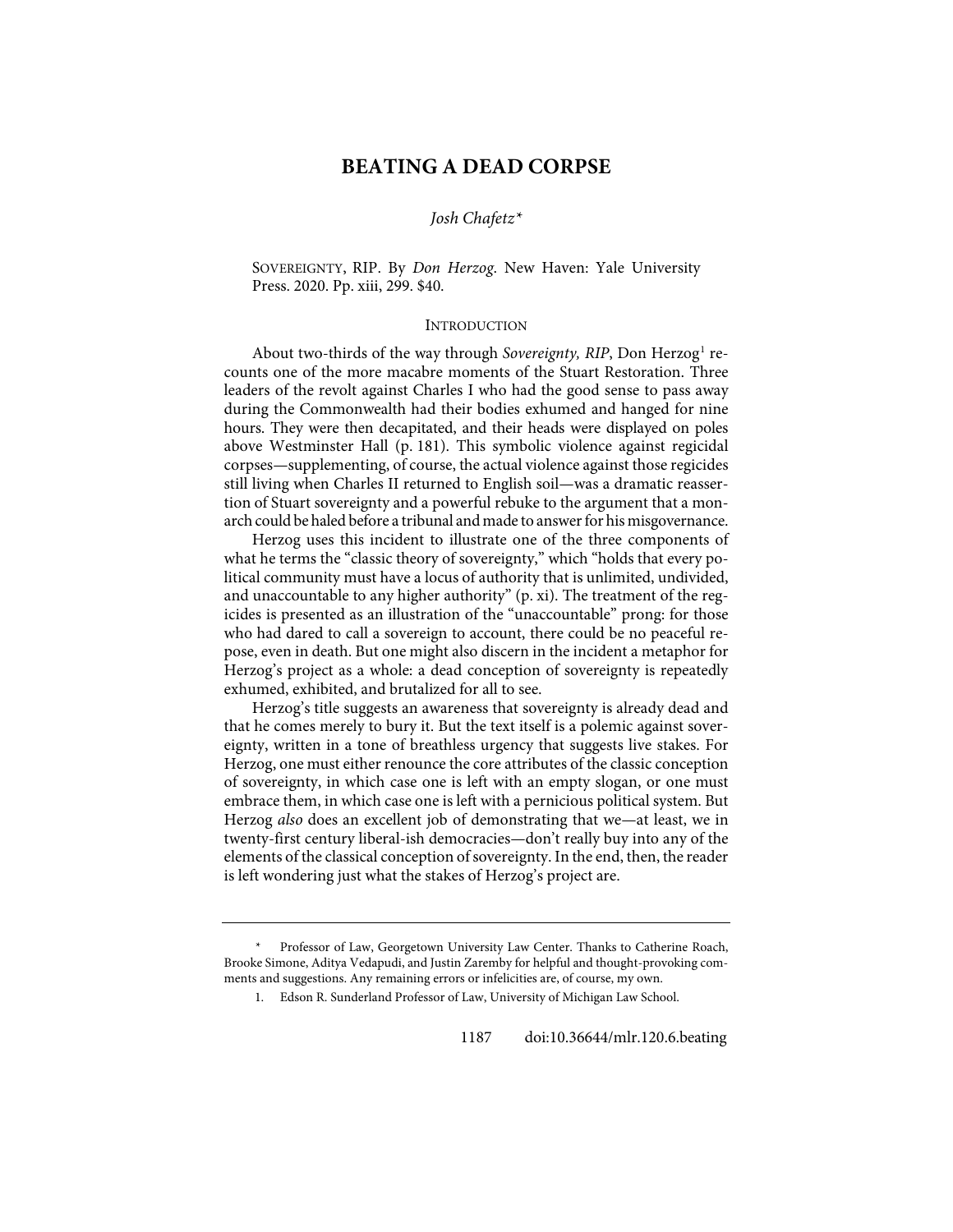#### I. GENEALOGY?

There seems to be something of a mismatch between Herzog's method and the larger point he wishes to make in *Sovereignty, RIP*. The method is admirably inductive and practice-grounded. As Herzog puts it at the outset, "Not metaphysics, not ontology, but what a wide range of actors have said and done and fought over occupy me. . . . Nor am I interested solely in discourse or concepts or ideas. I'm interested in actual practices because I think that's the best way to grasp the stakes of theory" (pp. x–xi). In short, Herzog wishes to examine the historical practice of sovereignty in order to understand something about the theory. This seems to me an eminently worthwhile project.

One way such a project might work is through a genealogical account of a concept, aimed at demonstrating its contingency by bringing to light the particular historical conditions under which it arose.<sup>[2](#page-2-0)</sup> Indeed, passages in Foucault's brilliant essay on Nietzschean genealogy share powerful similarities with Herzog's description, quoted above, of his own method: "[T]he genealogist refuses to extend his faith in metaphysics, . . . he listens to history," writes Foucault.<sup>[3](#page-2-1)</sup> And what does history teach the genealogist? First and foremost, "how to laugh at the solemnities of the origin."[4](#page-2-2) Genealogical accounts of a concept are "capable of undoing every infatuation,"[5](#page-2-3) both in their focus on contingency[6](#page-2-4) and in their insistence that "[h]umanity does not gradually progress from combat to combat until it arrives at universal reciprocity, where the rule of law finally replaces warfare; humanity installs each of its violences in a system of rules and thus proceeds from domination to domination."[7](#page-2-5) Genealogical stories may not be happy ones, but they do provide critical tools for analyzing the status quo and for resisting Whiggish teleologies.

There is much in Herzog's book that partakes of this genealogical impulse. He tells a vivid and compelling story about a conception of sovereignty arising out of the sixteenth- and seventeenth-century European wars of religion (chapter 1). Nor does he shy from emphasizing the embodied domination that gave rise to the classic theory of sovereignty: "[L]et's gaze unflinchingly at'this horror of blood and massacre,' at some unspeakable tales of life—no, death on the ground" (pp. 2–3; footnote omitted). The tales turn out not to be unspeakable after all, as the reader is treated to vignettes from the gory exploits of the Duke of Alba in the Netherlands, the Count of Tilly and Albrecht von

<span id="page-2-0"></span> <sup>2.</sup> Canonical examples include MICHEL FOUCAULT, DISCIPLINE AND PUNISH (Alan Sheridan trans., Vintage Books 2d ed. 1995) (1977), and FRIEDRICH NIETZSCHE, ON THE GENEALOGY OF MORALITY (Keith Ansell-Pearson ed., Carol Diethe trans., Cambridge Univ. Press 3d ed. 2017) (1887).

<span id="page-2-5"></span><span id="page-2-4"></span><span id="page-2-3"></span><span id="page-2-2"></span><span id="page-2-1"></span> <sup>3.</sup> MICHEL FOUCAULT, *Nietzsche, Genealogy, History*, *in* THE FOUCAULT READER 76, 78 (Paul Rabinow ed., Pantheon Books 1984).

<sup>4</sup>*. Id.* at 79.

<sup>5</sup>*. Id.*

<sup>6</sup>*. Id.* at 80–82.

<sup>7</sup>*. Id.* at 85.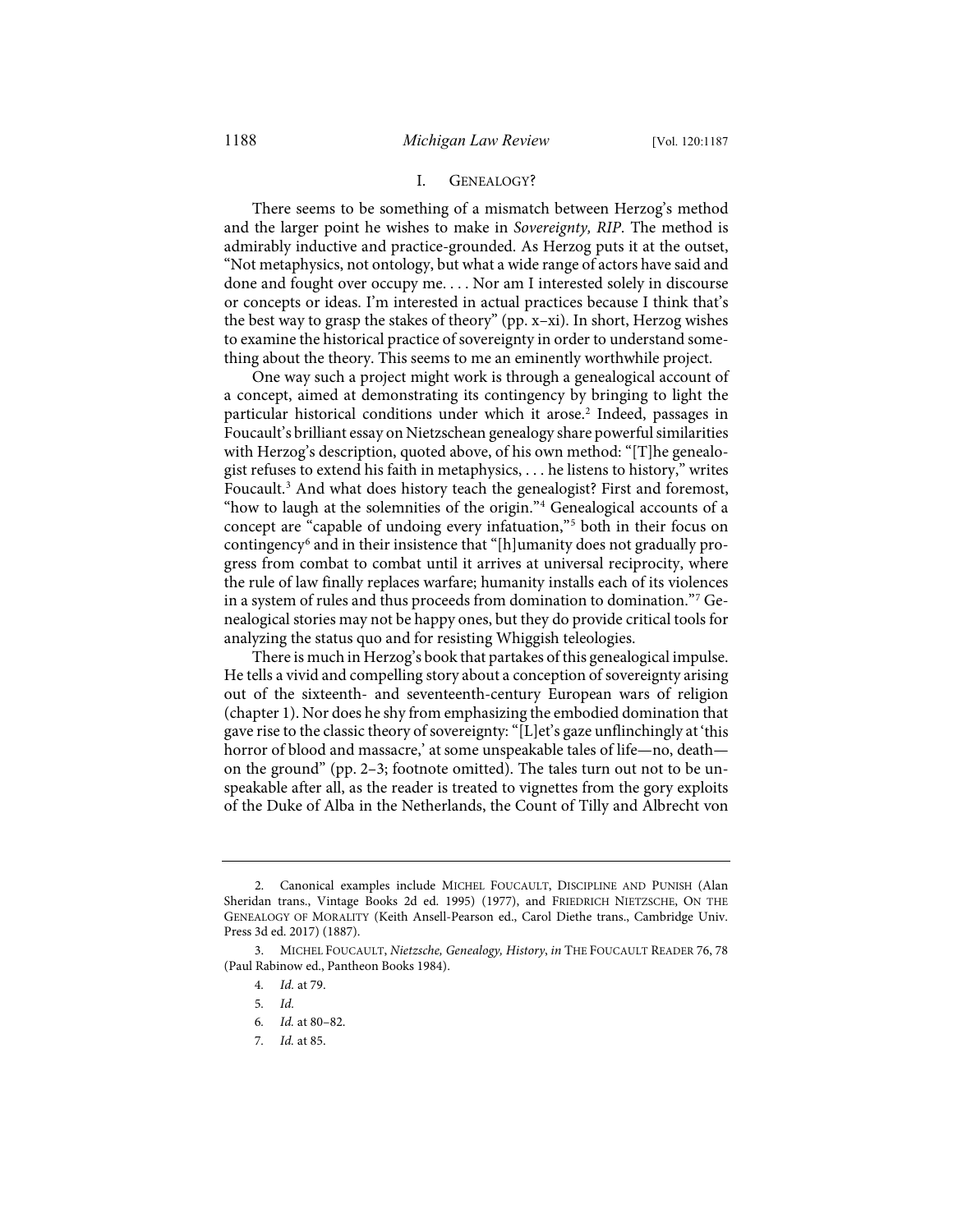Wallenstein in Pomerania, and more (pp. 3–11). For Herzog, the Reformation—or, more precisely, "the collision between the success of Protestantism and that older commitment to the unity of Christendom" (p. 12)—pushed Europe into decades of conflagration, and the classic theory of sovereignty was the attempt to find a solution (p. 16).

It is therefore not a coincidence that sovereignty becomes an obsession of early modern European political writers, and Herzog gives us a brief tour through Bodin, Hobbes, Grotius, Pufendorf, Burlamaqui, Locke, Blackstone, et many, many al. (pp. 16–41). The profusion of citations is compelling (even if the individual exegeses are a little thin): the classical conception of sovereignty was an idea, Herzog shows, that came to be in widespread circulation in the decades after, and very plausibly as a reaction against, the horrors of the wars of religion. So, too, Herzog gestures toward the Foucauldian point that innovations in political theory merely redirect domination rather than displace it:

Sovereignty might provide an apt explanation of what's wrong with Catholic Spain sending the Armada against Protestant England, or for that matter with Pope Pius V's 1570 bull branding Queen Elizabeth a heretic and instructing English subjects and nobles alike not to obey her on pain of excommunication. Both meddle in what intuitively seem like the internal affairs of other countries, and again the theory of sovereignty gives those national boundaries new significance. . . . But sovereign authority over religion, coupled with . . . [the notion] that social order requires religious unity, immediately turns dissident subjects into incipient traitors. (pp. 36–37; footnotes omitted)

Thus, at the same time that sovereignty serves as a tool for suppressing international war by purporting to make the "internal" affairs of one state the business of that state alone, it equally serves to justify internal persecution by turning political (including religious) heterodoxy into an attack on the very foundations of the political system. The locus of domination shifts, but the quantum remains the same: the penalties meted out to the Gunpowder Plotters are hard to distinguish from the depredations of the Duke of Alba. Moreover, at least sometimes, there's a resistance-repression dialectic at play: "State repression redoubled resistance; resistance redoubled state repression."[8](#page-3-0)

So far, Herzog's account has all the ingredients for a genealogical argument. The classical conception of sovereignty is not some universal truth but rather arose under and in response to particular historical circumstances. It was "a contingent bid to deal with the problems of early modern Europe, especially religious civil war" (p. 90). It suited the needs of many powerful actors in those circumstances, and it is accordingly not surprising that many of them promoted a strong form of it. But that shouldn't lead us to think that it represents some sort of moral truth: it reformulated domination; it didn't abolish

<span id="page-3-0"></span> <sup>8.</sup> P. 37; *cf.* STAR WARS: EPISODE IV;A NEW HOPE (Lucasfilm 1977) (Princess Leia: "The more you tighten your grip, Tarkin, the more star systems will slip through your fingers." Grand Moff Tarkin: "Not after we demonstrate the power of this station.").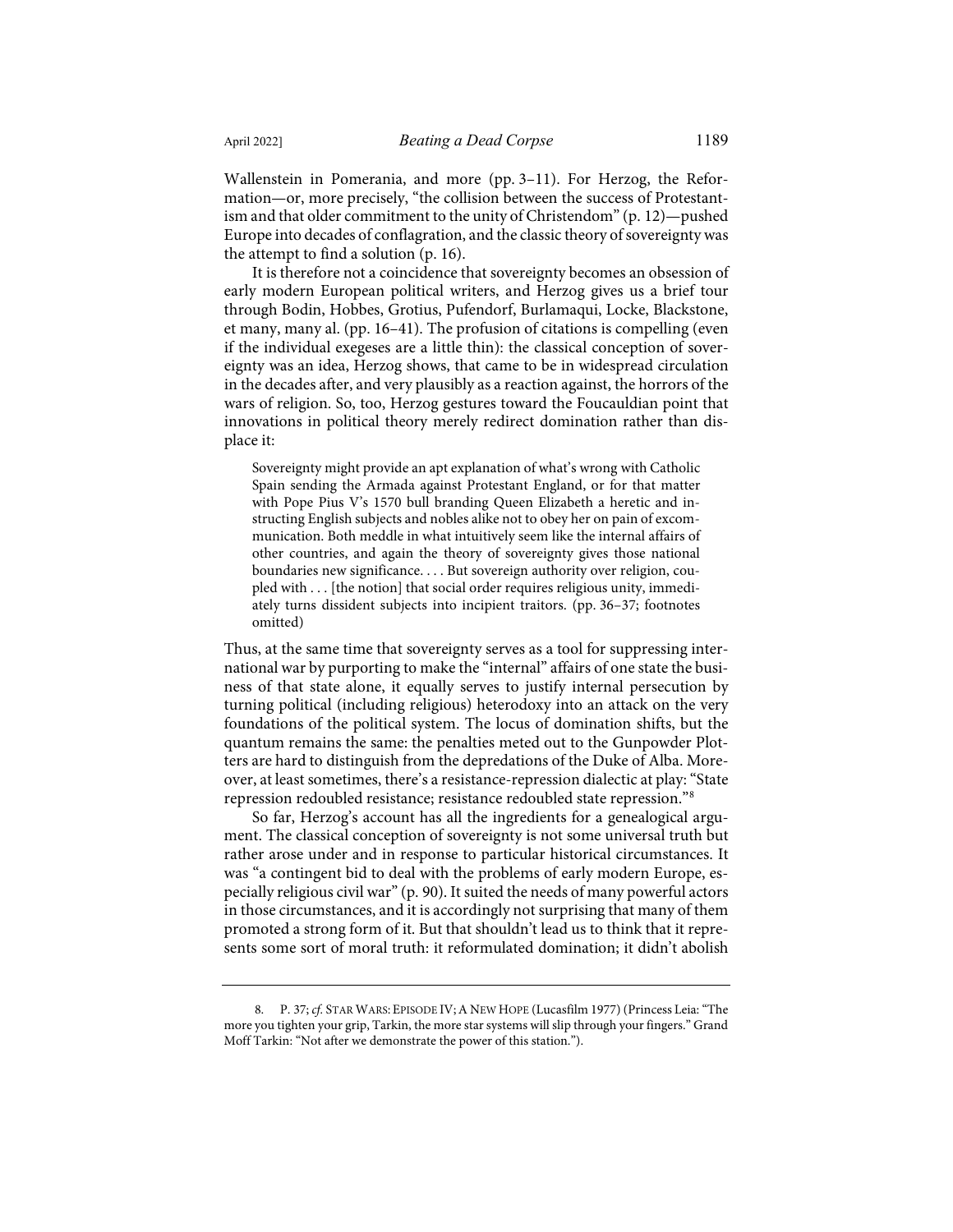it. If we twenty-first-century Americans still adhered to the classical conception of sovereignty, then this would be the beginning of a long-overdue reevaluation. By tracing its history and highlighting its contingency, Herzog would have made plain that our political ordering could be other than as it is.

### II. POSTMORTEM?

But Herzog's project comes a bit too late: contingency has already done its work, and the classical conception of sovereignty is no more. The best source to demonstrate this? *Sovereignty, RIP*, by Don Herzog. After giving his account of sovereignty's origins, Herzog moves on to chapters examining each of the core aspects of the classical conception: sovereignty's illimitability (chapter 2), indivisibility (chapter 3), and unaccountability (chapter 4). In each case, Herzog both discusses historical moments and theoretical texts meant to illustrate the aspect of sovereignty under discussion and also makes plain that we moderns (and indeed plenty of our forbearers as well) have fundamentally rejected that principle. But, by doing so, he reveals that the classical conception of sovereignty has long been jettisoned.

<span id="page-4-3"></span>So, for example, chapter 2 (on the illimitability of sovereign power) opens with a discussion of the conflicts between the Stuart monarchs and their par-liaments.<sup>[9](#page-4-0)</sup> For Herzog, the notion that sovereign power cannot be limited is captured in the maxim "the king can do no wrong." Herzog cites Blackstone for this principle (p. 68), which makes sense: Blackstone was nothing if not legally conservative, so we should expect to see him articulating the basic principles of the classical conception of sovereignty, even in a late eighteenth-century context well removed from the conditions that gave rise to it.<sup>10</sup> But the story is a bit more complicated than Herzog lets on: almost a hundred and forty years before Blackstone penned his *Commentaries*, Coke wrote that "it is a maxime in Law, That the King can doe no wrong."[11](#page-4-2) This is a bit more of a puzzle—after all, Coke was sympathetic to the Puritan cause; he was a leader of the parliamentary cause; and he strongly identified himself with limits on

<span id="page-4-0"></span> <sup>9.</sup> Pp. 50–66. A subject near to my heart! *See, e.g.*, JOSH CHAFETZ, CONGRESS'S CONSTITUTION: LEGISLATIVE AUTHORITY AND THE SEPARATION OF POWERS 4–5, 46–47, 80–90, 157–67, 207–10, 234–36, 268–75 (2017) [hereinafter CHAFETZ, CONGRESS'S CONSTITUTION]; Josh Chafetz, *"In the Time of a Woman, Which Sex Was Not Capable of Mature Deliberation": Late Tudor Parliamentary Relations and Their Early Stuart Discontents*, 25 YALE J.L. & HUMANS. 181 (2013); Josh Chafetz, *Impeachment and Assassination*, 95 MINN. L. REV. 347, 367–88 (2010) [hereinafter Chafetz, *Impeachment and Assassination*]; Josh Chafetz, Opinion, *Trump's Second Impeachment Defends the Constitution. Senate Conviction Should Be Next.*, NBC NEWS: THINK (Jan. 14, 2021, 4:34 AM), [https://www.nbcnews.com/think/opinion/trump-s-second-impeach](https://www.nbcnews.com/think/opinion/trump-s-second-impeachment-makes-constitutional-sense-senate-conviction-must-ncna1254207)[ment-makes-constitutional-sense-senate-conviction-must-ncna1254207](https://www.nbcnews.com/think/opinion/trump-s-second-impeachment-makes-constitutional-sense-senate-conviction-must-ncna1254207) [\[perma.cc/9SPT-763U\]](https://perma.cc/9SPT-763U).

<span id="page-4-1"></span><sup>10</sup>*. See* Emily Kadens, *Justice Blackstone's Common Law Orthodoxy*, 103 NW. U. L. REV. 1553 (2009); *see also* Stephen B. Presser, *The Original Misunderstanding: The English, the Americans, and the Dialectic of Federalist Constitutional Jurisprudence*, 84 NW. U. L. REV. 106, 124 (1989) (referring to Blackstone's *Commentaries* as "the bible of English legal conservatism").

<span id="page-4-2"></span><sup>11. 1</sup> EDWARD COKE, THE FIRST PART OF THE INSTITUTES OF THE LAWES OF ENGLAND, ch. 2, § 13(l) (London 1628).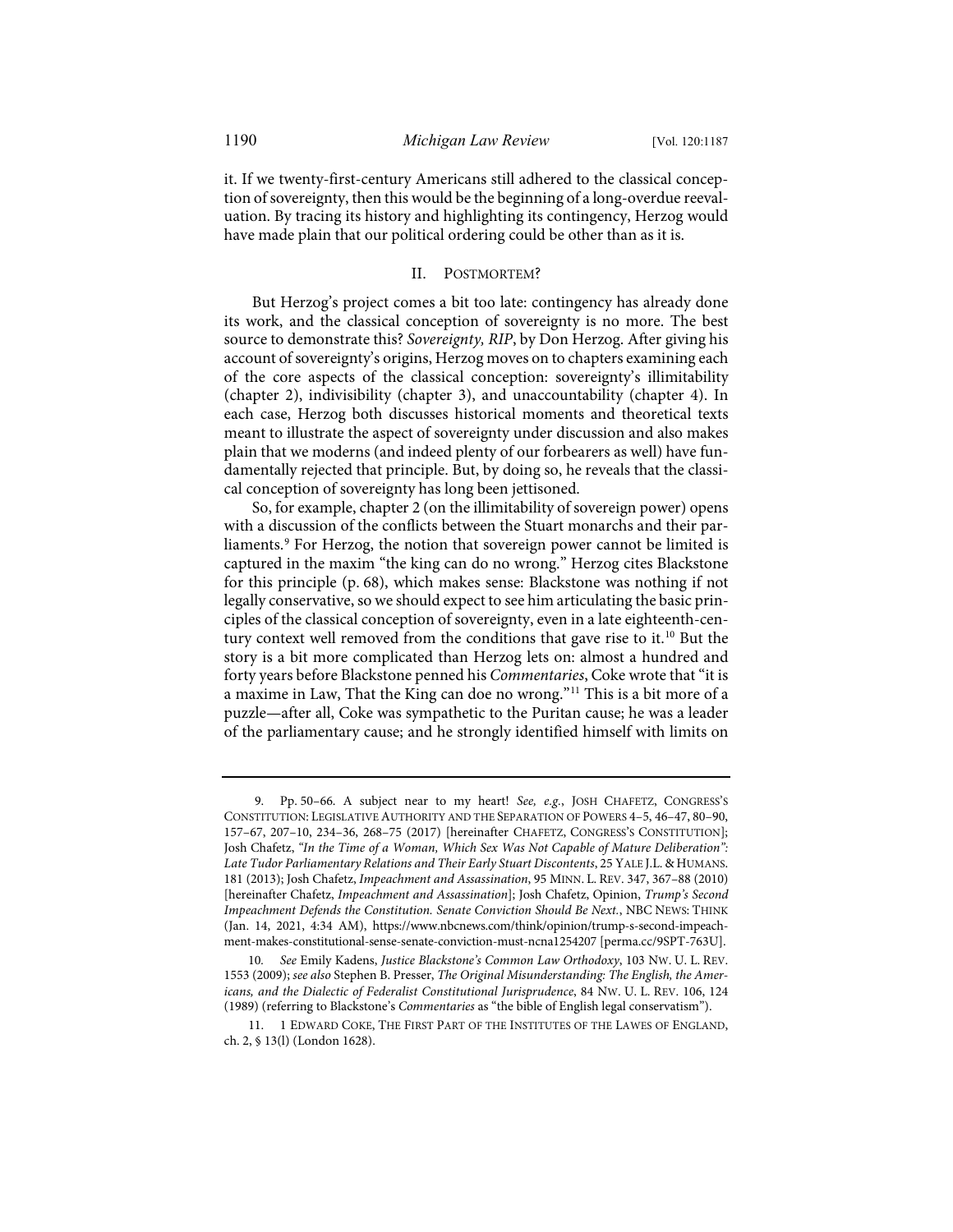Crown power[.12](#page-5-0) Of course, this might just prove Herzog's point: so strong was the pull of the classical conception of sovereignty that *even Coke* adhered to it!

Alternatively, maybe the maxim works differently upon further examination. As Clayton Roberts noted, the maxim that the king could do no wrong sat alongside an equally venerable maxim that the king always acted through servants—or, to be more precise, that royal commands, to be effective, had to bear the Great Seal, the Privy Seal, and/or the Signet, which could only be applied by officials in the Chancery, the Exchequer, or the Secretary's Office, respectively.[13](#page-5-1) This ensured that there was always some royal official *other than the king* who could be associated with some act of the Crown and held responsible for it.[14](#page-5-2) We can now flip the script: *even Blackstone* (in a passage that Herzog does not cite) recognizes sharp limits to Crown power:

That the king can do no wrong, is a necessary and fundamental principle of the English constitution: meaning only . . . that, in the first place, whatever may be amiss in the conduct of public affairs is not chargeable personally on the king; nor is he, but his ministers, accountable for it to the people: and, secondly, that the prerogative of the crown extends not to do any injury; for, being created for the benefit of the people, it cannot be exerted to their prejudice. Whenever therefore it happens, that, by misinformation or inadvertence, the crown hath been induced to invade the private rights of any of it's [sic] subjects, though no action will lie against the sovereign, (for who shall command the king?) yet the law hath furnished the subject with a decent and respectful mode of removing that invasion, by informing the king of the true state of the matter in dispute: and, as it presumes that to *know of* any injury and to *redress* it are inseparable in the royal breast, it then issues as of course, in the king's own name, his orders to his judges to do justice to the party aggrieved.<sup>[15](#page-5-3)</sup>

Herzog is therefore simply mistaken to gloss Blackstone as saying: "[O]f course the king can do bad things, can inflict grievous harm on others; but none of that will count as an injury at law, so none of it is a wrong, strictly speaking" (p. 70). Instead, Blackstone recognizes that the Crown (which is to say, the king acting through his servants) can indeed "invade . . . private rights," and he takes pains to insist that royal courts be open to such claims against those servants "as of course."

<span id="page-5-0"></span><sup>12.</sup> On Coke's Puritan sympathies, see ALLEN D. BOYER, SIR EDWARD COKE AND THE ELIZABETHAN AGE 24, 65 (2003). On his parliamentarism, see CHAFETZ, CONGRESS'S CONSTITUTION, *supra* not[e 9,](#page-4-3) at 207, 234–35. On his self-presentation as a limiter of monarchical power, see Prohibitions del Roy (1607) 77 Eng. Rep. 1342 (K.B.). Coke's own telling of his encounter with James was likely inflated, *see* JAMES R. STONER, JR., COMMON LAW AND LIBERAL THEORY: COKE, HOBBES, AND THE ORIGINS OF AMERICAN CONSTITUTIONALISM 31 (1992), but our concern here is less with his personal courage in speaking up to James's face and more with his public staking out of the view that the monarch's power is limited.

<span id="page-5-3"></span><span id="page-5-2"></span><span id="page-5-1"></span><sup>13.</sup> CLAYTON ROBERTS, THE GROWTH OF RESPONSIBLE GOVERNMENT IN STUART ENGLAND 5 (1966).

<sup>14.</sup> CHAFETZ, CONGRESS'S CONSTITUTION, *supra* not[e 9,](#page-4-3) at 80.

<sup>15. 3</sup> WILLIAM BLACKSTONE, COMMENTARIES \*254–55 (footnotes omitted).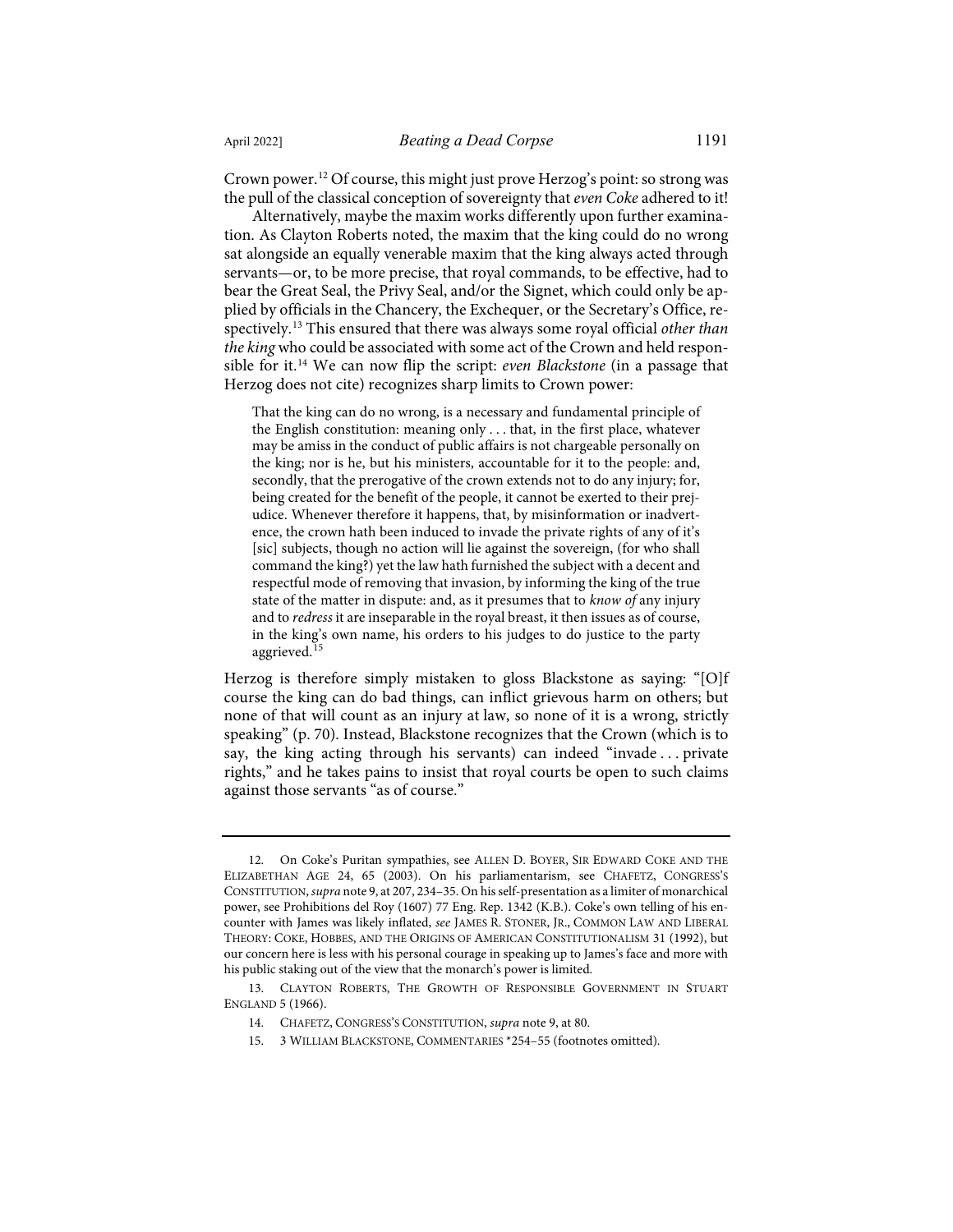Nor was this principle limited to invasions of private rights cognizable in the courts. In its conflicts with the Stuart Crown, the House of Commons repeatedly went after Crown servants, even as parliamentary ringleaders knew full well that the odious policies were those of the monarch. Thus, the House hounded the first Duke of Buckingham from the first year of Charles I's reign, in [16](#page-6-0)25, until the Duke was assassinated in  $1628$ ,<sup>16</sup> including impeaching the Duke in 1626.[17](#page-6-1) Coke, nearing the end of his life, thundered on the House floor, "I think the Duke of *Buckingham* is the Cause of all our Miseries; . . . that Man is the Grievance of Grievances: Let us set down the Causes of all our Disasters, and all will reflect upon him."[18](#page-6-2) After Buckingham's assassination, Thomas Wentworth (soon to be created Earl of Strafford) took his place as Charles's favorite. He and other royal officials were impeached in 1640.<sup>[19](#page-6-3)</sup> Although Strafford was not convicted on the impeachment, both houses of Parliament passed a bill of attainder against him. Charles at first promised that he would not sign the bill, but when Parliament refused to grant him any funds until he did, he gave in. Strafford was executed in 1641.<sup>[20](#page-6-4)</sup> One could spin out still more examples: Herzog gives us a royalist's view of the restored monar-chy,<sup>[21](#page-6-5)</sup> but he fails to note that Charles II's Lord Chancellor, the Earl of Clarendon, who had served Charles faithfully in exile, was driven back into exile by Parliament a mere seven years after the Restoration and would never again draw breath on English soil.<sup>[22](#page-6-6)</sup> Indeed, the House continued going after the restored monarch's favorite servants: the second Duke of Buckingham (a petition for his removal was passed in 1674), the Earl of Danby (impeached in 1678 and imprisoned for five years in the Tower of London), Sir Edward Sey-mour (impeached in 1680), et cetera.<sup>[23](#page-6-7)</sup>

This was very much a *Crown* that could do constitutionally cognizable wrong, even if the king in his personal body<sup>[24](#page-6-8)</sup> could not, which in turn puts significant pressure on the idea of sovereignty as involving unlimited authority (and that, of course, is *before* we get to the two violent depositions of Stuart monarchs in less than half a century). Likewise, one could—and on a number of occasions in subsequent chapters, Herzog does—find instances of powerful

<span id="page-6-0"></span>16*. See* CHAFETZ, CONGRESS'S CONSTITUTION, *supra* not[e 9,](#page-4-3) at 82–83; Chafetz, *Impeachment and Assassination*, *supra* not[e 9,](#page-4-3) at 369–76.

- 19. 4 H.L. JOUR. 97 (1640).
- 20. CHAFETZ, CONGRESS'S CONSTITUTION, *supra* not[e 9,](#page-4-3) at 83–85.

<span id="page-6-6"></span><span id="page-6-5"></span><span id="page-6-4"></span><span id="page-6-3"></span>21. P. 183 ("Ten years after the restoration, Charles II's birthday still produced effulgent tributes . . . .").

- 22*. See* CHAFETZ, CONGRESS'S CONSTITUTION, *supra* not[e 9,](#page-4-3) at 86–87.
- 23*. See id.* at 49–50, 86–88.
- <span id="page-6-8"></span><span id="page-6-7"></span>24*. Cf.* ERNST H. KANTOROWICZ, THE KING'S TWO BODIES: A STUDY IN MEDIAEVAL POLITICAL THEOLOGY (1957).

<sup>17. 3</sup> H.L. JOUR. 619–26 (1626).

<span id="page-6-2"></span><span id="page-6-1"></span><sup>18. 1</sup> JOHN RUSHWORTH, HISTORICAL COLLECTIONS OF PRIVATE PASSAGES OF STATE, WEIGHTY MATTERS IN LAW, REMARKABLE PROCEEDINGS IN FIVE PARLIAMENTS. BEGINNING THE SIXTEENTH YEAR OF KING JAMES, ANNO 1618. AND ENDING THE FIFTH YEAR OF KING CHARLES, ANNO 1629, at 607 (London 1721).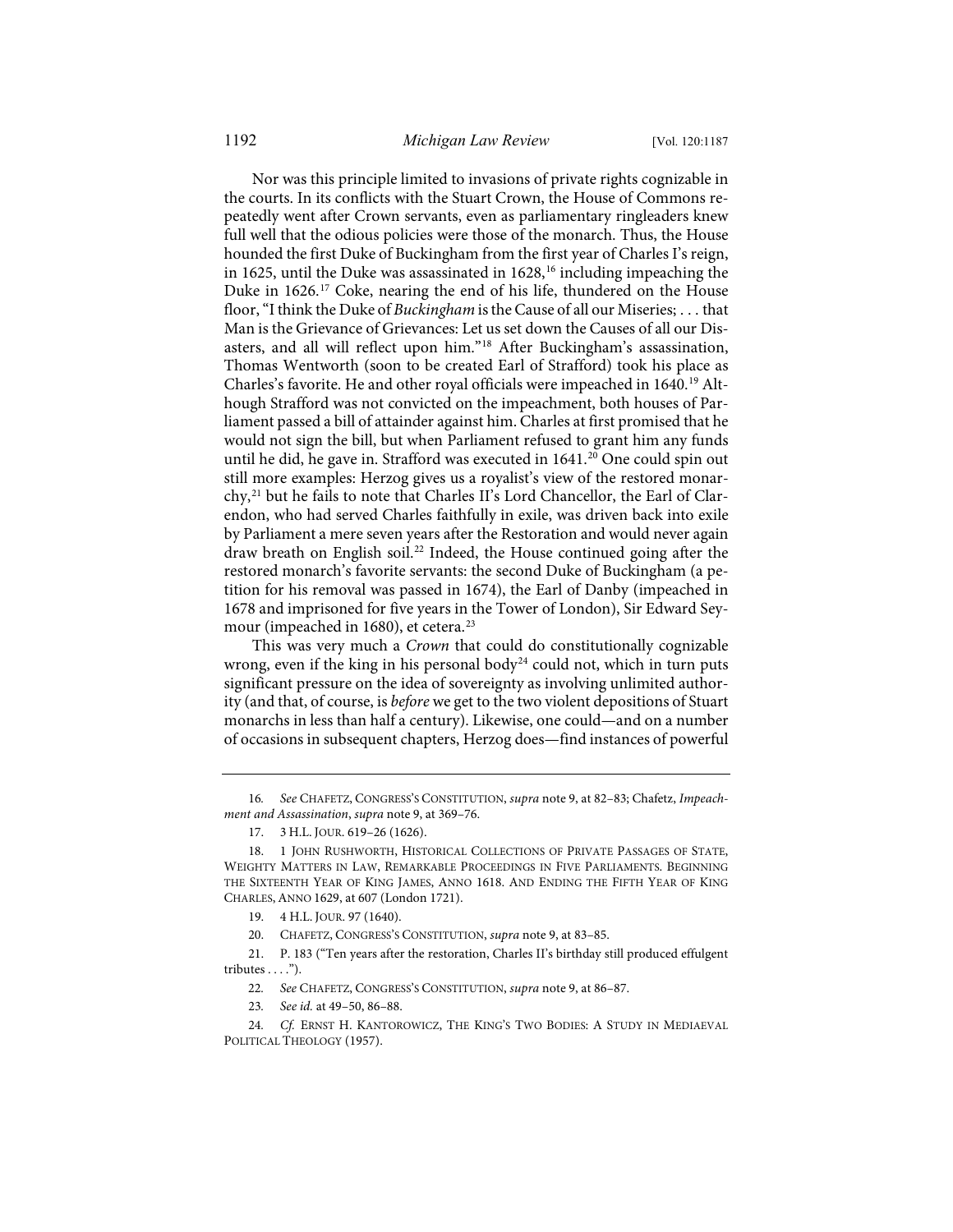actors in real time denying the indivisibility or unaccountability of sovereign authority. Indeed, in reading Herzog's account, one is left wondering whether the classical conception of sovereignty made it out of early modernity alive. On the illimitability of sovereignty: "[t]oday we take constitutional restraints on government power for granted" (p. 88), which makes the classical conception now seem "weirdly counterintuitive" (p. 91). On the indivisibility of sovereignty: "Publius . . . show[ed] that sovereignty not only could be divided, but had been, over and over again. . . . Madison's view, or something awfully close to it, is now the standard or official account of American constitutionalism" (p. 122), which "junk[s] one of the defining criteria of the classic concept of sovereignty" (p. 124). On the unaccountability of sovereignty, Herzog notes that even Richard Nixon's expansive executive-privilege claims—which were of course rejected as overbroad by Congress, courts, and American political culture—are "structurally different from the classic theory of sovereignty" (p. 195). Political actors today may still make rhetorical appeals to sovereignty, but "[h]appily, many of those appeals are prefatory, decorative, hortatory: they don't do any real work" (p. 264).

This then presents us with a puzzle. It doesn't appear that there's any work left for a genealogical account to do: sovereignty (or, at least, Herzog's classical conception of it) is already dead. Maybe Herzog's project should be understood as entirely backward-looking, then—as the sort of work that in a previous generation might have been more ponderously titled *The Rise and Fall of the Classical Conception of Sovereignty*. But this is clearly not Herzog's understanding of his own project. He tells us on both the first and last pages of the book that sovereignty today is "pernicious."[25](#page-7-0) The dangers of the concept are the alpha and the omega of the book. He wants us to jettison sovereignty. But what is left to jettison?

#### III. ZOMBIE?

Maybe the problem is that even though we've rejected all three elements of the classical conception of sovereignty, it remains "a zombie concept, undead, stalking the world, terrifying people" (p. 291). Presumably, this would mean that it continues to shape our thinking about important issues, even though its theoretical underpinnings have been knocked out. That would indeed be worth noting and decrying. So where might it have this pernicious impact? As Herzog notes, the rise of liberal constitutionalism has brought with it the decisive rejection of unlimited and unaccountable government on the domestic level. After all, if the "liberal" part of liberal constitutionalism means anything, it's that state power is limited by claims sounding in the language of rights, and one pervasive strategy for making those limitations efficacious is by ensuring that powerholders have the ability to check one another—that is,

<span id="page-7-0"></span><sup>25.</sup> Pp. ix, 291. He also describes it as "a threat to social order—or at least to the sort of decent social order we want." P. 258.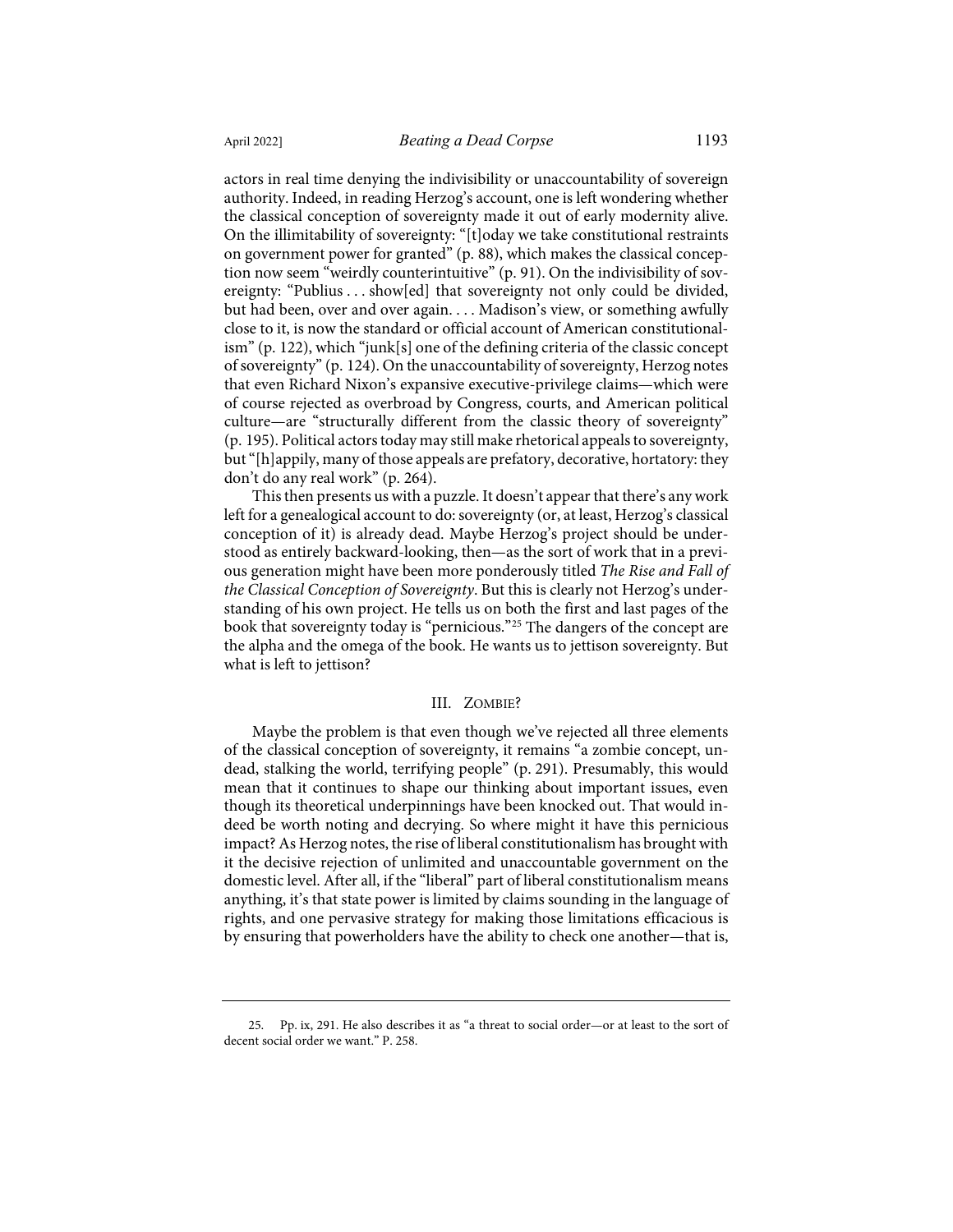to hold one another to account. Moreover, on the international stage, the current consensus is that "[s]tates have claims beyond their borders" and that they "don't have unique authority over whatever happens inside their borders" (p. 252). Indeed, the question of when, where, and why "humanitarian intervention" is justified has been central to discussions of international law and politics for decades.<sup>[26](#page-8-0)</sup> There, too, the classical conception of sovereignty has lost its sway.

So where, then, do we find its pernicious influence? In the end, Herzog draws our attention to only two candidates: sovereign immunity (pp. 201–18) and diplomatic immunity (pp. 231–43). Note that, even if he were correct about both, the book's normative takeaway would be somewhat less ambitious than its framing suggests.<sup>27</sup> But even here, it's not at all clear that Herzog's classical conception of sovereignty is at play.

I share Herzog's disdain for state sovereign immunity, but the Supreme Court has repeatedly held that Congress can abrogate state sovereign immunity when it is legislating pursuant to any post-Eleventh Amendment constitutional grant of authority (which, as a practical matter, generally means pursuant to Section 5 of the Fourteenth Amendment).<sup>[28](#page-8-2)</sup> What's more, state officials are subject to suits seeking injunctive relief.<sup>[29](#page-8-3)</sup> This may not be terribly satisfying as a policy matter, especially in light of the current Court's generally miserly treatment of congressional power under the Reconstruction Amendments,[30](#page-8-4) but neither is it an example of authority that is unlimited, indivisible, or unaccountable. Indeed, the availability of injunctive relief against state officials is an especially strong rejoinder to the claim that current sovereign-immunity doctrine rests on Herzog's classical conception. Federal courts can and routinely do order state officials to take (or refrain from taking) certain ac-tions, and state officials who refuse to comply can be jailed for contempt.<sup>[31](#page-8-5)</sup> This is nothing if not a recognition that state power is both limited and accountable.

<span id="page-8-0"></span><sup>26</sup>*. Compare, e.g.*, SAMANTHA POWER,"APROBLEM FROM HELL":AMERICA AND THE AGE OF GENOCIDE (2013) (advocating more active intervention to prevent genocide), *with* SAMUEL MOYN, HUMAN RIGHTS AND THE USES OF HISTORY 35–52 (2014) (taking a more skeptical approach to interventions meant to protect human rights).

<span id="page-8-1"></span><sup>27.</sup> The plot of *Lethal Weapon 2* notwithstanding, it's not clear that diplomatic immunity, for instance, is "stalking the world, terrifying people." P. 291.

<span id="page-8-2"></span><sup>28</sup>*. See, e.g.*, Fla. Prepaid Postsecondary Educ. Expense Bd. v. Coll. Sav. Bank, 527 U.S. 627, 636–39 (1999); Seminole Tribe of Fla. v. Florida, 517 U.S. 44, 59, 65–66 (1996); Fitzpatrick v. Bitzer, 427 U.S. 445, 452–56 (1976).

<sup>29</sup>*. Ex parte* Young, 209 U.S. 123 (1908).

<span id="page-8-4"></span><span id="page-8-3"></span><sup>30</sup>*. See, e.g.*, Shelby County v. Holder, 570 U.S. 529 (2013); City of Boerne v. Flores, 521 U.S. 507 (1997).

<span id="page-8-5"></span><sup>31</sup>*. See, e.g.*, Alan Blinder & Tamar Lewin, *Clerk in Kentucky Chooses Jail over Deal on Same-Sex Marriage*, N.Y. TIMES (Sept. 3, 2015), [https://www.nytimes.com/2015/09/04/us/kim](https://www.nytimes.com/2015/09/04/us/kim-davis-same-sex-marriage.html)[davis-same-sex-marriage.html](https://www.nytimes.com/2015/09/04/us/kim-davis-same-sex-marriage.html) [\[perma.cc/2NHG-JAUQ\]](https://perma.cc/2NHG-JAUQ).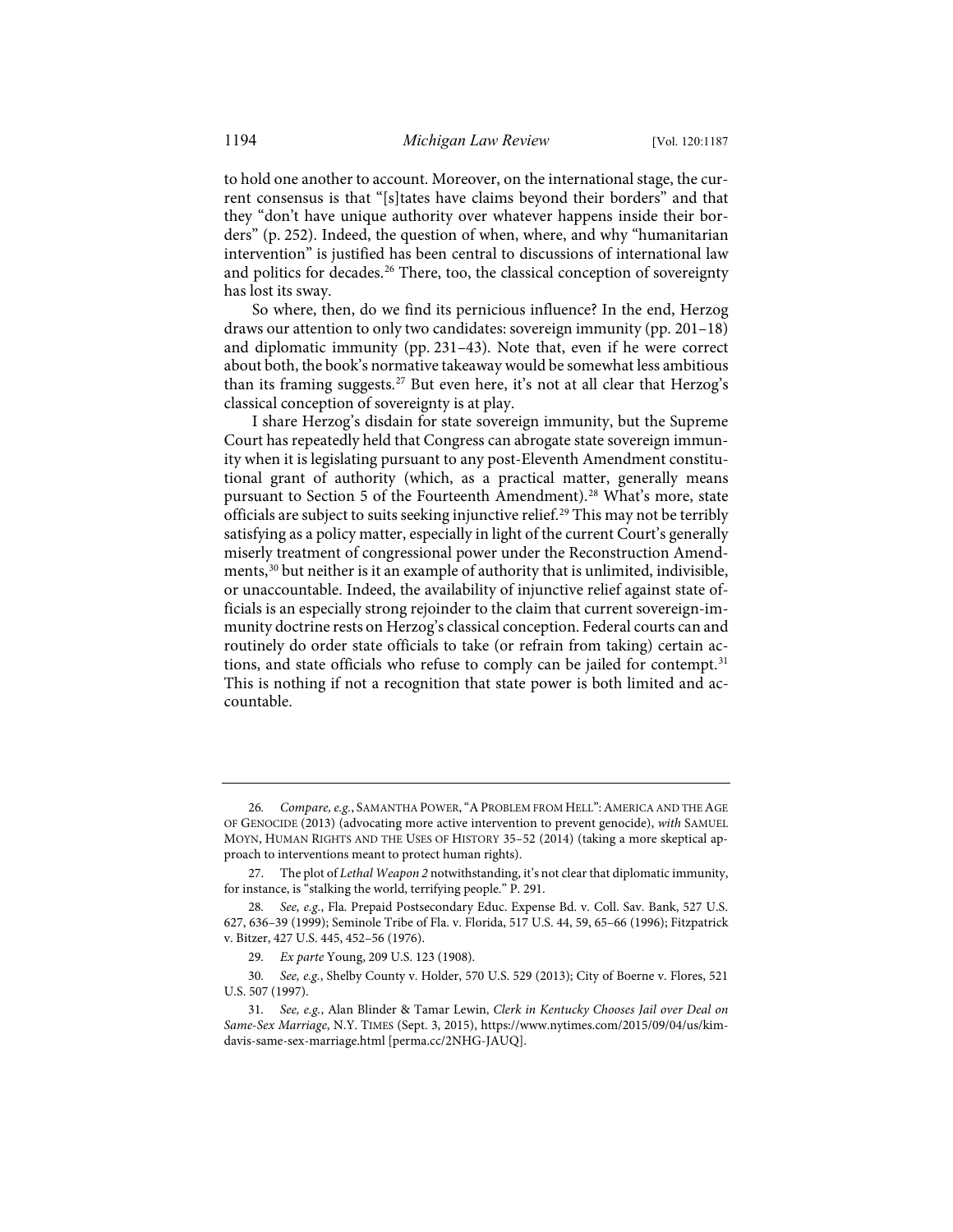Diplomatic immunity is a likewise complicated case. Herzog describes it as "sweeping immunity from law across the board" (p. 237), but this is somewhat overstated. While the Vienna Convention on Diplomatic Relations provides diplomats and their household members absolute immunity from criminal punishment without the consent of the state they represent, their im-munity from civil suit is limited by several exceptions.<sup>[32](#page-9-0)</sup> Most notably, the immunity does not extend to activities "relating to any professional or commercial activity exercised by the diplomatic agent in the receiving State outside his official functions."[33](#page-9-1) And while one can—and Herzog does—find discussions around diplomatic immunity going back centuries that sound in the classical conception, one can also find far more functional justifications. The Vienna Convention itself nods to "the sovereign equality of States," but also notes that the "purpose of [diplomatic] privileges and immunities is not to benefit individuals but to ensure the efficient performance of the functions of diplomatic missions as representing States."[34](#page-9-2) A State Department publication elaborates: "[A] failure of the authorities of the United States to fully respect the immunities of foreign diplomatic and consular personnel may complicate diplomatic relations between the United States and the other country concerned. It may also lead to harsher treatment of U.S. personnel abroad . . . ."[35](#page-9-3)

Herzog asserts that this sort of argument "has the right form: retail, not wholesale. I doubt, though, that it justifies the same old sweeping immunities it's supposed to" (p. 240). But this ignores the fact that the Vienna Convention, by limiting diplomats' immunity from civil suit, did in fact alter the "old sweeping immunities" in ways that brought them more into line with their modern justifications. It made diplomatic immunity less about the sanctity of the ambassador as the personification of a foreign sovereign and more about protecting diplomatic functions: where diplomats are freelancing in the market, they no longer have civil immunity. And Herzog gives far too short shrift to the modern, functional justifications for what immunity remains: we may well think that there is nothing wrong with applying our laws against assault to other nations' diplomats; other nations may equally well think that there is nothing wrong with applying their laws against blasphemy to ours. A broad prophylactic rule may be best suited to facilitating valuable international diplomacy—a "retail" argument that does not sound in the classical conception of sovereignty.

<span id="page-9-1"></span><span id="page-9-0"></span><sup>32.</sup> Vienna Convention on Diplomatic Relations and Optional Protocol on Disputes art. 31, Apr. 18, 1961, 23 U.S.T. 3227.

<sup>33</sup>*. Id.* art. 31(1)(c).

<sup>34</sup>*. Id.* at 3230.

<span id="page-9-3"></span><span id="page-9-2"></span><sup>35.</sup> OFF. OF FOREIGN MISSIONS, U.S. DEP'T OF STATE, DIPLOMATIC AND CONSULAR IMMUNITY: GUIDANCE FOR LAW ENFORCEMENT AND JUDICIAL AUTHORITIES 5 (2018), [https:](https://www.state.gov/wp-content/uploads/2019/07/2018-DipConImm_v5_Web.pdf) [//www.state.gov/wp-content/uploads/2019/07/2018-DipConImm\\_v5\\_Web.pdf](https://www.state.gov/wp-content/uploads/2019/07/2018-DipConImm_v5_Web.pdf) [\[perma.cc/344S-](https://perma.cc/344S-YS84)[YS84\]](https://perma.cc/344S-YS84).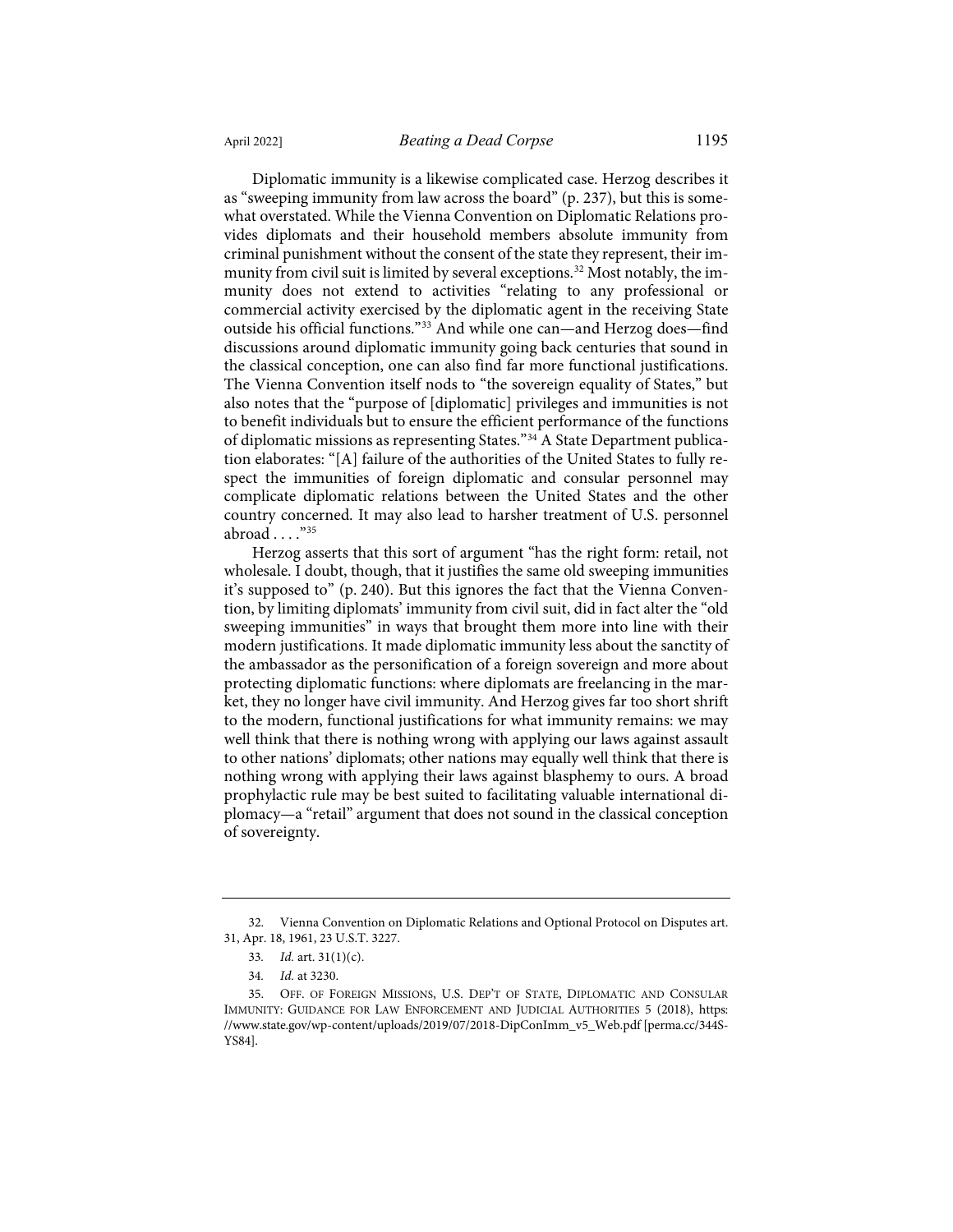#### **CONCLUSION**

It is of course the case that the *word* "sovereignty" is still very much with us. Herzog insists that this must mean that the classical conception is still with us too: "If you renounce all the criteria, you've got a vacuous or meaningless concept on your hands. (Imagine saying, 'This is a bachelor, but not an unmarried male.')" (p. xii). But here Herzog gives away the methodological game. "A bachelor is an unmarried male" is the textbook example of an analytic a priori truth, which is to say, a claim that is true by virtue of our under-standing of the term itself; empirical evidence has no bearing on its truth.<sup>[36](#page-10-0)</sup> But Herzog claims to abjure such ungrounded abstractions (which he dismisses as "metaphysics" or "ontology" (p. x)), focusing instead on "actual practices," or "what a wide range of actors have said and done and fought over" (pp. x–xi). Someone who is interested in the actual practice would need to focus on what work the word "sovereignty" is doing when it is used by actual people in actual politics today. And Herzog's own discussion shows that what people are doing with that word today has very little in common with the classical conception he describes.

People today still talk about sovereignty, but—again, as Herzog compellingly demonstrates!—they do not believe in authority that is unlimited, indivisible, or unaccountable. In many cases, we might find that the word "sovereignty" is used as nothing more than high-toned window dressing $37 37$ in much the same way that judges claim to "respectfully dissent" even when their dissent is anything but respectful or that retail clerks tell you to "have a nice day" when it is clear they'd prefer you dead. This possibility is distasteful to Herzog, who dismisses it as reducing sovereignty to "an invidiously flabby concept" (p. 15). But to say that is to insist on abstract precision (Herzog's "metaphysics" or "ontology") over the messy reality of what people have said and done and fought over. In the world of "actual practices," people use words and concepts in flabby ways.<sup>[38](#page-10-2)</sup>

<span id="page-10-0"></span><sup>36</sup>*. See* IMMANUEL KANT, PROLEGOMENA TO ANY FUTURE METAPHYSICS 16 (Gary Hatfield ed. & trans., Cambridge Univ. Press rev. ed. 2004) (1783). For a review of the current state of thinking—one that leans heavily on bachelors as unmarried males as an example—see Georges Rey, *The Analytic/Synthetic Distinction*, STAN. ENCYCLOPEDIA OF PHIL. (Oct. 12, 2017), [https://plato.stanford.edu/entries/analytic-synthetic](https://plato.stanford.edu/entries/analytic-synthetic/) [\[perma.cc/8RGA-QQLH\]](https://perma.cc/8RGA-QQLH).

<span id="page-10-1"></span><sup>37.</sup> Indeed, the language of sovereignty might sometimes be used precisely to soften the blow of some action that is antithetical to the classical conception. Consider, for example, John Marshall's reference to Maryland as "a sovereign State" in the very first sentence of an opinion devoted to systematically dismantling that state's claim to tax a bank doing business within its borders. McCulloch v. Maryland, 17 U.S. (4 Wheat.) 316, 400 (1819).

<span id="page-10-2"></span><sup>38.</sup> Herzog seems to think that contemporary uses of "sovereignty" do nothing that "the concepts of *state*, *jurisdiction*, and *authority*" cannot do. P. 261. Perhaps this is correct—but, of course, one could write a treatise on the unsavory pasts of each of those concepts, as well. If contemporary uses of the word "sovereignty" are pernicious because they necessarily import something of the classical conception, then I don't see how turning to "state," "jurisdiction," or "authority" would present any less of a problem.